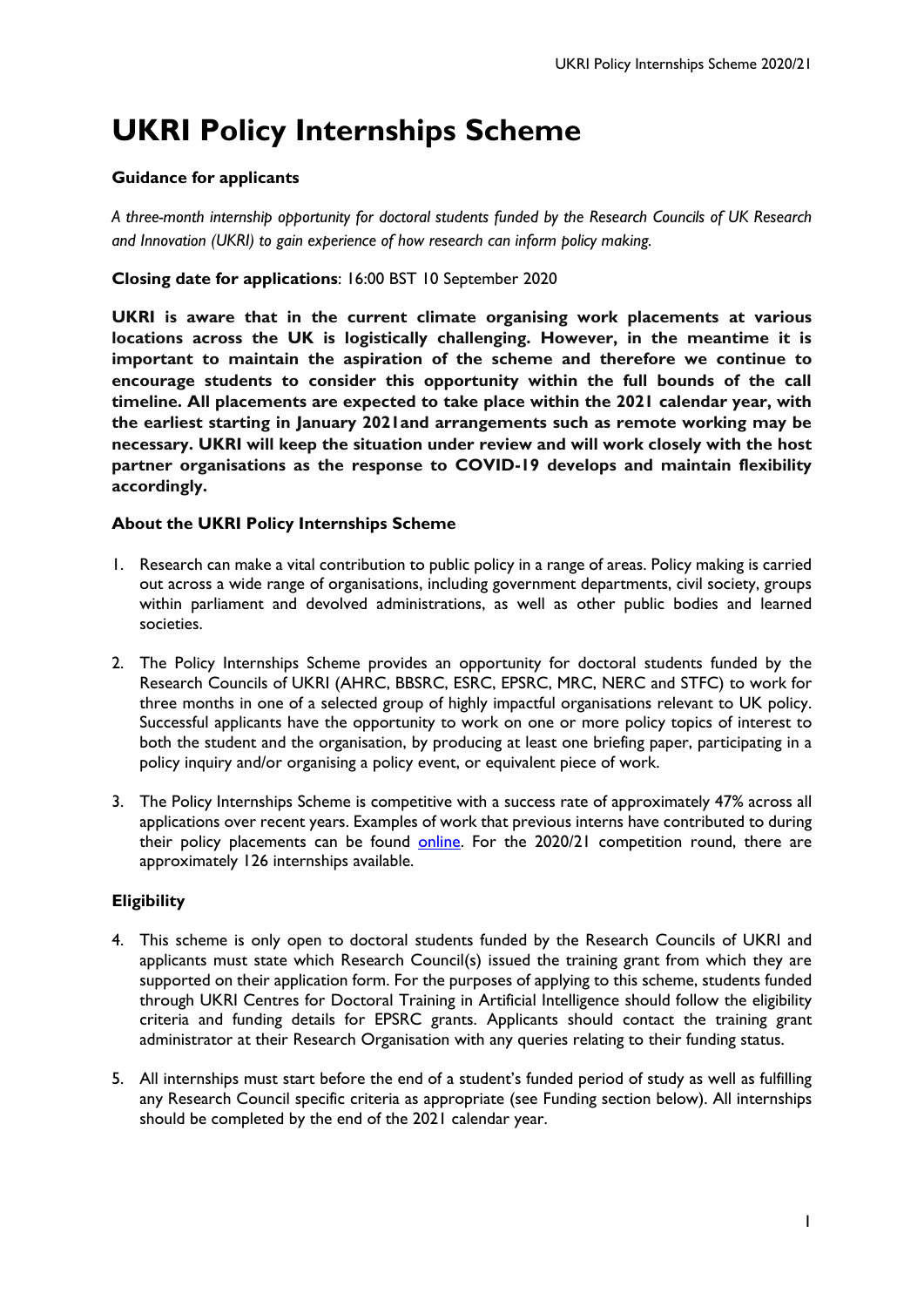- 6. Students on Tier 4 visas must check their eligibility to undertake a studentship placement, particularly where this requires an extension to the studentship period. For further information, applicants should contact the relevant staff at their Research Organisation.
- 7. Due to host partner security vetting requirements, a number of internships are only open to UK citizens or non-UK EU citizens who have resided in the UK for 3-5 years. Applicants should view the Host Partner Information document for further information on security requirements and ensure that they discuss security clearance requirements with preferred host partners well in advance of submitting an application.
- 8. Applications from part-time registered students are welcomed. If successful, part-time students who are eligible for studentship extensions (see Funding section below) will have these applied on a part-time basis.
- 9. Internships are available with 25 host partners (*Listed alphabetically*):
	- Committee on Climate Change
	- Department for Digital, Culture, Media & Sport
	- Department for Education
	- Department for Environment, Food and Rural Affairs (Defra)
	- Department for Work and Pensions (DWP)
	- Food Standards Agency
	- Government Office for Science (GO-Science)
	- Her Majesty's Inspectorate of Constabulary and Fire & Rescue Services (HMICFRS)
	- HM Courts & Tribunals Services
	- Home Office
	- Joint Nature Conservation Committee (JNCC)
	- Senedd Research
	- National Library of Scotland
	- Natural England
	- Northern Ireland Assembly Research and Information Service (RaISe)
	- Parliamentary Office of Science and Technology (POST)
	- Public Health England
	- Scottish Environment Protection Agency (SEPA)
	- Scottish Parliament Information Centre (SPICe)
	- Select Committees, House of Commons
	- Sentencing Council
	- The National Archives
	- The Royal Society
	- The Royal Society of Biology
	- WRAP (Waste & Resources Action Programme)
- 10. Further information about these organisations, the internship opportunities available and contact details for host partners are available in the accompanying Host Partner Information document.
- 11. Applicants can apply to only one host partner but are invited to note a second choice on their application. Applicants may be contacted by their second choice host partner should additional opportunities become available.
- 12. Some host partners only accept applications from students funded by certain Research Councils, where this is the case, the details are highlighted within the relevant section of the Host Partner Information document. Students funded by STFC are eligible to apply to the Parliamentary Office of Science & Technology (POST) and the Government Office for Science only.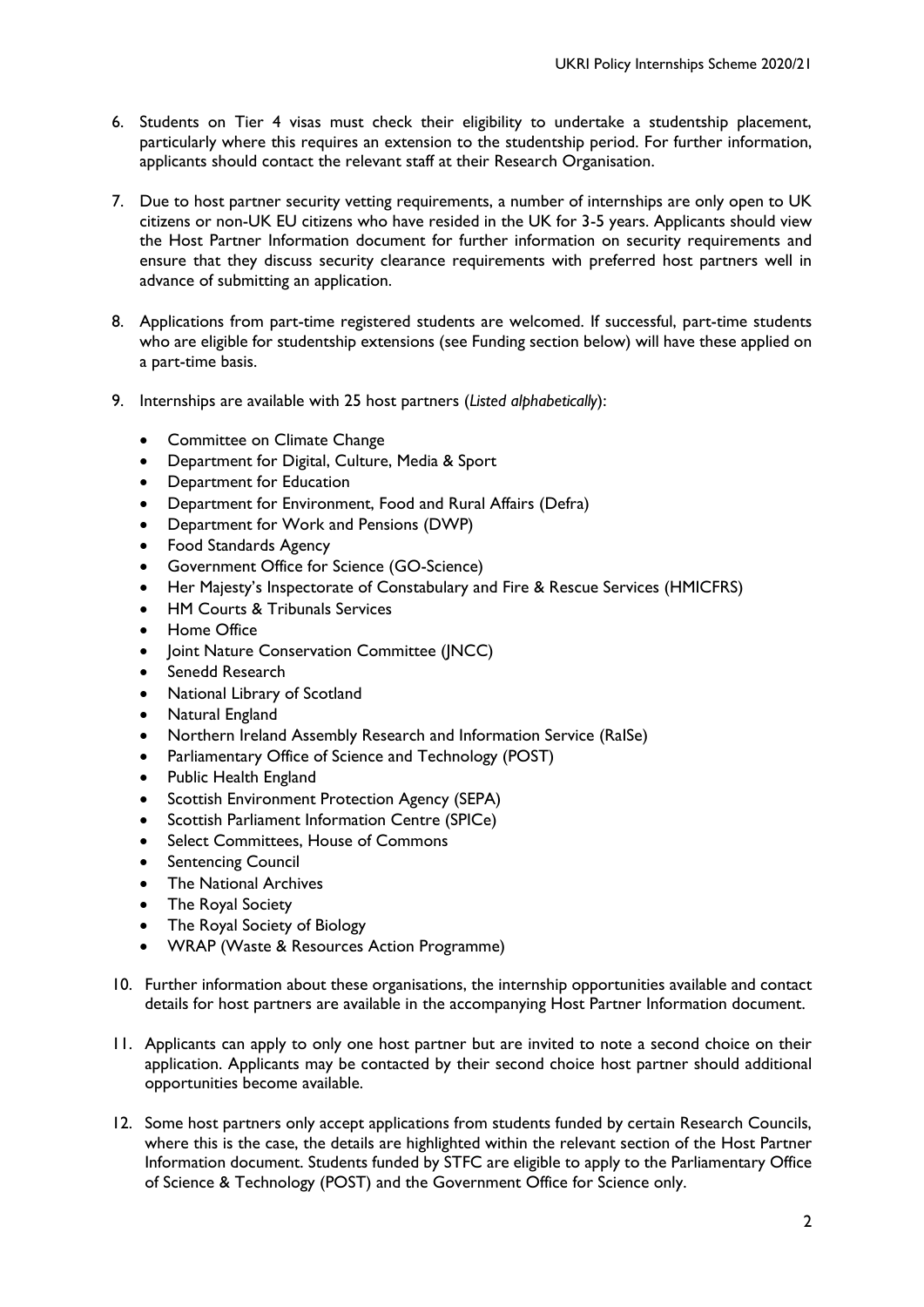13. Applicants wishing to undertake an internship at the Parliamentary Office of Science & Technology (POST), the Northern Ireland Assembly Research and Information Service (RaISe), Senedd Research or Scottish Parliament Information Centre (SPICe) as their first choice should record this as 'Parliamentary Host' in the 'Internship Preferences' section of the application form. The parliamentary hosts will undertake a joint assessment process with the actual host finalised during the interview process. When indicating the reasons for applying to these hosts on the application form, applicants should complete this section as though the application is being made to the first choice host partner.

## **Funding and travel and accommodation expenses**

- 14. Internships are financially supported by the Research Councils and host partners. The funding details will depend on the applicant's Research Council and which host partner is chosen. Some Research Councils provide additional funding to cover internships costs while students of other Research Councils should access funds from their training grant (Doctoral Training Partnership, Centre for Doctoral Training, Doctoral Training Centre etc.). **Applicants should read Annex A carefully and ensure that they and the training grant holder at their Research Organisation understand the funding arrangements that apply** (the training grant holder is a member of staff at the student's Research Organisation who is responsible for the grant that funds the studentship).
- 15. Doctoral stipend (where eligible) and fees must continue to be paid by Research Organisations throughout the three-month internship period.
- 16. Most host partners provide a co-funding contribution to meet eligible travel and accommodation costs arising from the internship up to a maximum limit of £2,400. Accommodation costs can only be claimed by students for whom it is necessary to relocate in order to undertake the internship.
- 17. The Parliamentary hosts (Parliamentary Office of Science & Technology (POST), the Northern Ireland Assembly Research and Information Service (RaISe), Senedd Research or Scottish Parliament Information Centre (SPICe)) do not have a co-funding agreement in place. Therefore, eligible travel and accommodation costs up to a maximum limit of £2,400 should be claimed from other sources, such as the training grant (see **Annex A** for these funding details for each Research Council).
- 18. All expense claims must adhere to the UKRI [Travel, Subsistence and](https://www.ukri.org/files/termsconditions/rcukukriterms/travel-subsistence-and-expenses-pdf/) Expenses Policy. Research Organisations and host partners must ensure timely reimbursement of eligible expenses so students are not left out of pocket during their internship.
- 19. All computing, email and other facilities necessary to complete the policy internship will be provided by the host partner.
- 20. Students who currently receive a London allowance stipend, will continue to receive this supplement for the duration of the internship, regardless of the host partner location. Students who do not currently receive a London allowance stipend, will not qualify for this, regardless of the host partner location. Additional costs arising from undertaking an internship within London are to be met through the internship travel and accommodation allowance.

#### **Working arrangements**

21. The expectation is that successful applicants will undertake their internship at the host partners' offices where possible. However, alternatives such as remote working may be necessary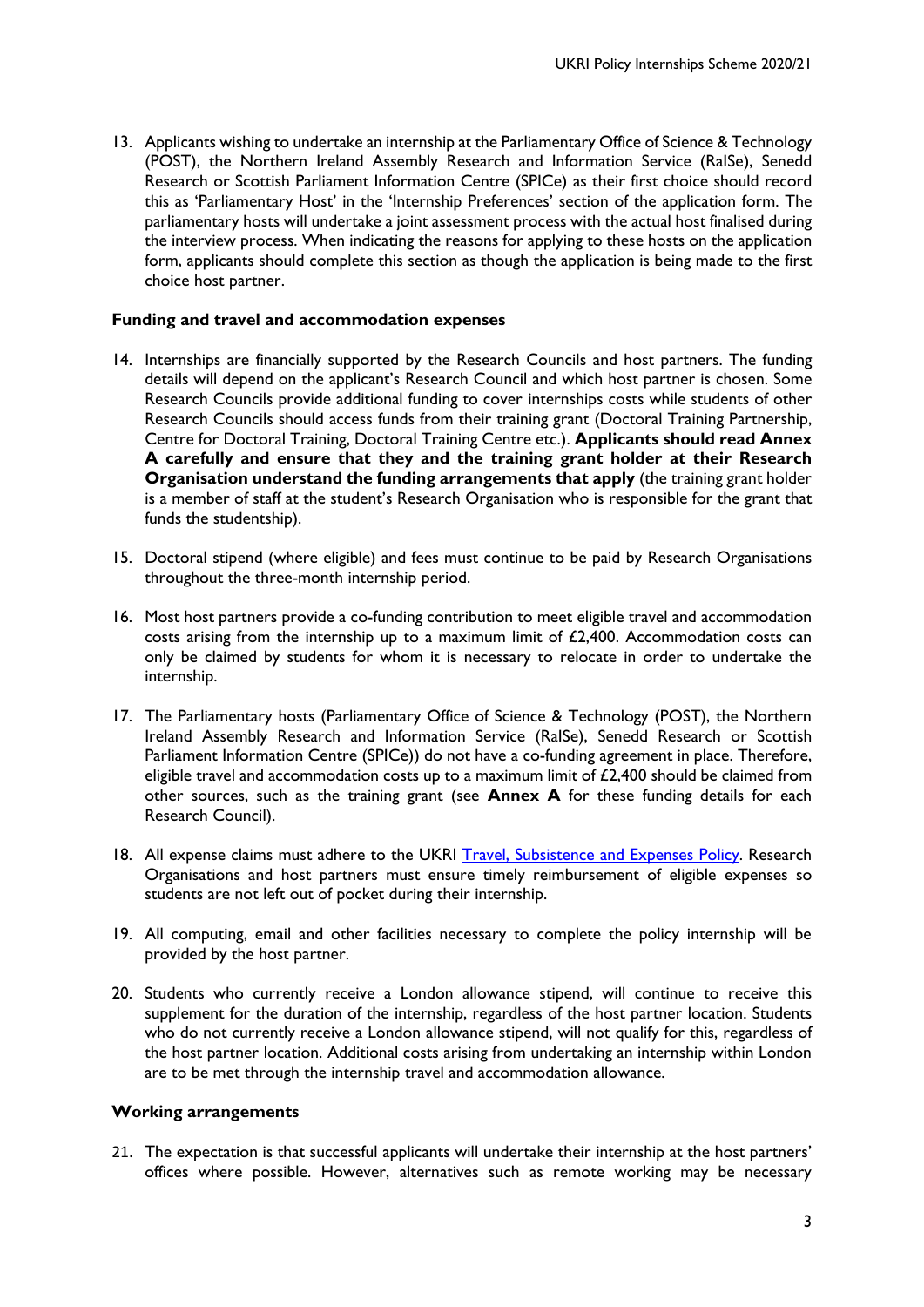depending on the latest Government guidance relating to COVID-19. Specific arrangements should be discussed between successful applicants and their host partners. The Research Councils are keen to encourage applicants from all over the UK. For those successful applicants not within reasonable travelling distance of the host partner, funding is available to cover travel or accommodation costs as set out in the Funding section.

- 22. All host partners are strictly non-partisan applicants will be required to abstain from any party political or lobbying activity and to uphold the principles of parliamentary / public service. Interns based at Parliamentary organisations will be required to declare and sign a commitment to conduct, conflicts of interest and confidentiality, during their internship. If applicants have any questions concerning this, they should contact their intended host partner for further information.
- 23. There are no official guidelines regarding taking annual leave during policy internships. If annual leave is taken during the internship, this should be arranged between the student and their host partner line manager. Any annual leave should not negatively affect the overall internship experience.

# **Start date and length of internship**

- 24. The internships last for three months. Following confirmation of award, the host partner will agree a start date with the applicant, the applicant's supervisor and Research Organisation.
- 25. Changes to the start date must be agreed between the applicant, the host partner, the applicant's supervisor and Research Organisation.
- 26. Successful applicants are not permitted to delay the start date of their policy internship so that it begins following the end of their doctoral funded period.

## **Guidance for completion of the application**

- 27. Applicants must submit a completed [online application form.](https://nerc.formstack.com/forms/policyinternships2020) The application must be approved by the student's primary supervisor and the training grant holder before it is submitted (the training grant holder is a member of staff at the student's Research Organisation who is responsible for the grant that funds the studentship). It is possible to save and return to the form on a later occasion.
- 28. As part of the application, applicants answer a number of questions and upload two documents which must be in Microsoft Word or PDF format:
	- A signed Funding and Permissions Form this form requires the signature of the applicant, the applicant's lead supervisor and the training grant holder.
	- A summary policy briefing in the style of a **POSTnote** this should not be directly related to the applicant's doctoral research topic but instead should be relevant to current issues, legislation and/or government policy.
- 29. Please note, any attachments uploaded to the online application form using the save and resume function will **not** be saved until the form is submitted. Therefore, users should not add attachments until they are ready to submit their application.
- 30. The summary policy briefing should be no longer than two sides of A4 in Arial size 11 font excluding references and/or diagrams. Applicants should include their full name and the title of the policy briefing in the document header.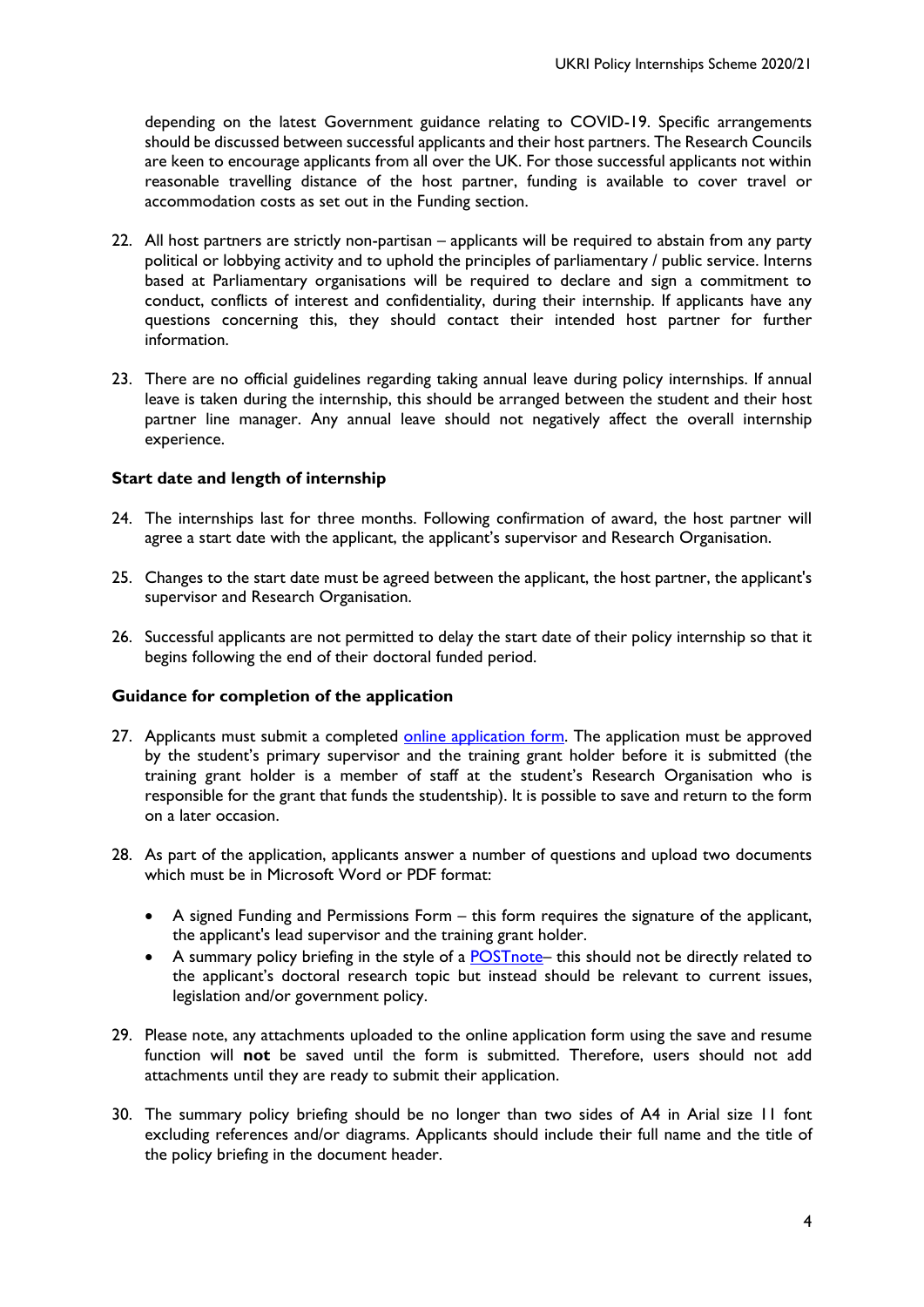- 31. The summary briefing is not intended to be as long or exhaustive as an actual policy briefing, but applicants should use the document to demonstrate their ability to write in a style suitable for a policy-making (rather than academic) audience and organise the content accordingly.
- 32. The online application form will automatically close at **16:00 BST 10 September 2020**. Students are strongly encouraged to submit their application well in advance of the 16:00 deadline as servers can be busy and slow to respond. Any application that misses this deadline, is incomplete **(including all the necessary attachments and signed permissions)**, or does not meet the eligibility criteria, will not be considered.

## **Assessment**

33. Assessment is via a two-stage process:

# **i. Written applications**

- 34. Submitted online application forms will be assessed by representatives from the host partner.
- 35. The criteria for assessment of the written applications are:
	- Motivation and aims for undertaking a policy internship
	- Writing style (including impartiality, brevity and clarity)
	- Research content
	- Policy content
	- Impartiality
	- Timeliness and relevance
- 36. Host partners will notify individual candidates who are unsuccessful at the written application stage by end of October 2020 - Please note that unfortunately, not all host partners are able to provide feedback at this stage.
- 37. Shortlisted applicants will then be invited to stage two:

# **ii. Interview**

- 38. The interviews will take place at a location decided by the host partner.
- 39. Interview panels will consist of representatives chosen by the host partner.
- 40. The host partner will inform all applicants of their interview outcomes. If you have not heard back by the end of December 2020 then please assume you have been unsuccessful.

## **End of internship feedback**

41. At the end of the internship, students will be required to complete a feedback form detailing their work over the three months and the outcomes achieved.

## **Timeline**

- Policy Internships Scheme opens for applications: 14 July 2020
- Policy Internships Scheme closing date: 10 September 2020
- Sift period: September-October 2020
- Applicants notified of sift outcomes: by end of October 2020
- Interview period: October to November 2020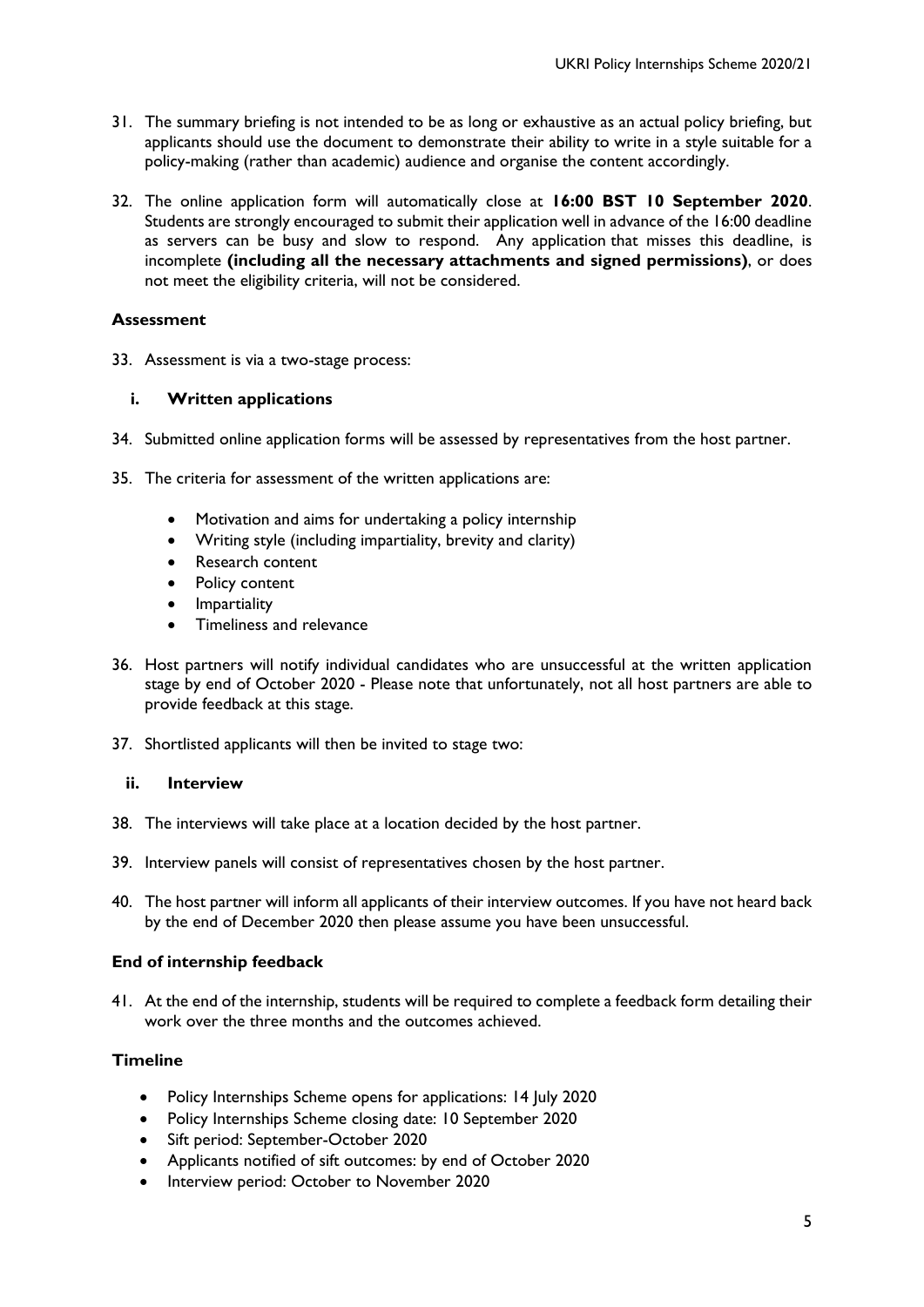- Successful applicants informed by: December 2020
- Internships commence: from 01 January 2021

#### **Contacts and further information**

- 42. The Policy Internships Scheme is coordinated by NERC on behalf of the other Research Councils of UKRI. Any queries relating to the application process should be directed to the NERC Research Careers Team [\(researchcareers@nerc.ukri.org\)](mailto:researchcareers@nerc.ukri.org) or the relevant host partner.
- 43. Further information about the host partners, including relevant contacts, can be found in the Policy Internships Scheme Host Partner Information document.
- 44. Please note that neither the Research Councils nor the host partners will be able to advise on the strengths or weaknesses of individual applications.
- 45. All personal data provided to UKRI via your application will be processed in accordance with current UK data protection legislation and the EU General Data Protection Regulations 2016/679 (GDPR) where appropriate. For the purposes of application assessment and the running of the Policy Internships Scheme, applications and personal data will be securely shared with the relevant host partner organisations. Further information on how we use personal data can be found in the UKRI [Privacy Notice.](https://www.ukri.org/privacy-notice/)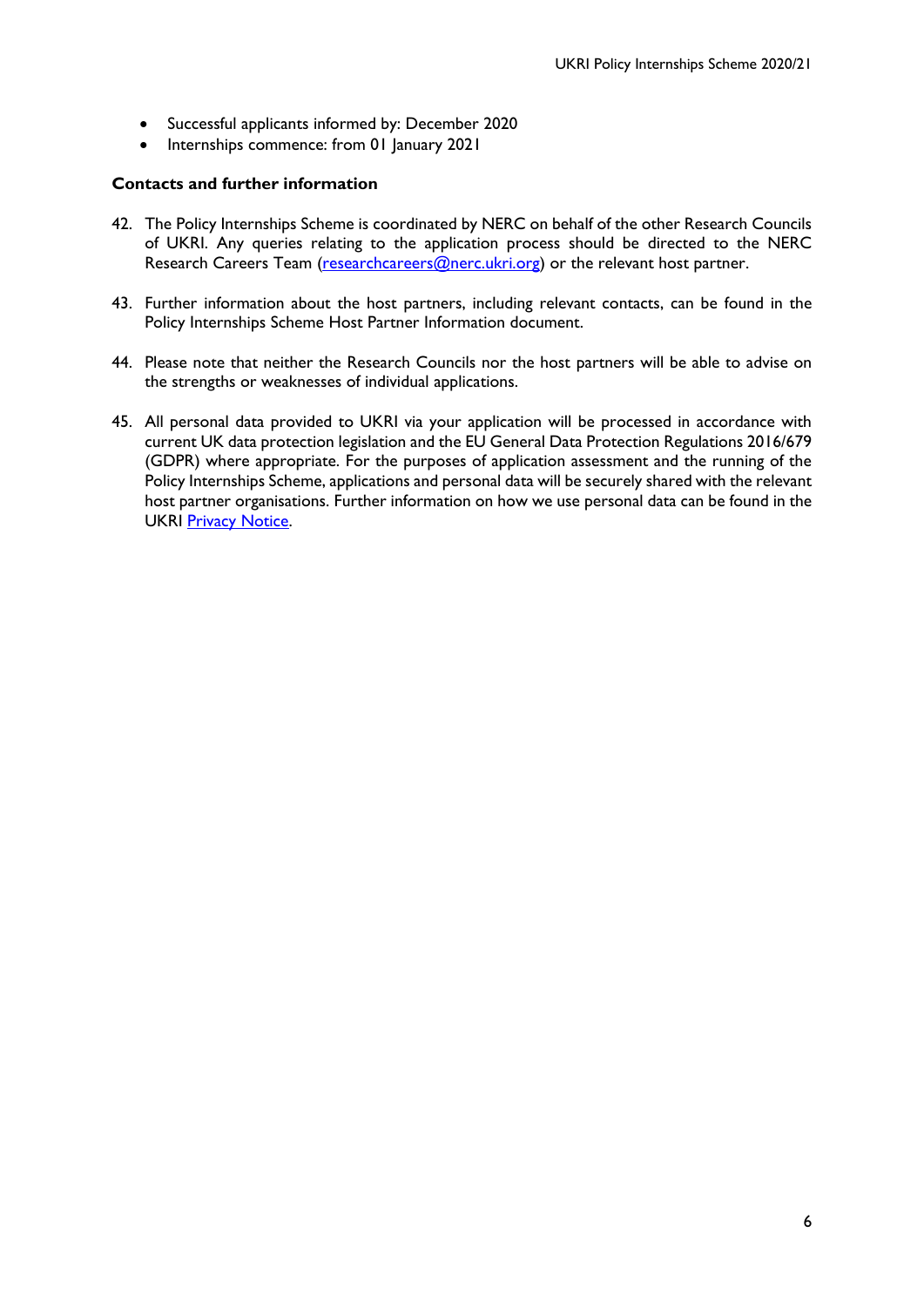# **Annex A: Funding details by Research Council**

*For the purposes of applying to this scheme, students funded through UKRI Centres for Doctoral Training in Artificial Intelligence should follow the eligibility criteria and funding details for EPSRC grants.*

# **A. AHRC funding details**

## *Stipend and fees*

- 1. Your Research Organisation will continue to pay your stipend and fees and your studentship will be extended. In line with AHRC's Training Grant Funding Guide, when the AHRC funding continues during an internship or placement, it is not possible to extend the submission date.
- 2. Your stipend and fees will be supported as part of the Student Development Fund (SDF). If you are funded through a grant which doesn't include SDF, please contact AHRC for advice.

#### *Travel and accommodation*

- 3. The process for claiming eligible travel and accommodation costs varies depending on your host partner:
	- a. For students hosted by the Parliamentary Office of Science and Technology, Senedd Research, Northern Ireland Assembly, and the Scottish Parliament Information Centre, travel and accommodation expenses up to a maximum of  $£2,400$  should be claimed from other sources, such as your training grant. If successful, it is important to agree with your Research Organisation's finance office the best way to cover these costs in the short-term prior to your internship. Please contact your training grant nominated contact to discuss.
	- b. For students hosted by other organisations, travel and accommodation costs will be supported by the host partner up to a maximum of  $£2,400$ . If successful, you should contact your host partner and Research Organisation regarding the procedure for claiming these expenses.

## **B. BBSRC funding details**

#### *Stipend and fees*

- 1. Your Research Organisation will continue to pay your stipend and fees. BBSRC does not offer any extension to the studentship funded period for this internship.
- 2. BBSRC students undertaking a DTP studentship will have their internship funded as their [PIPS internship.](http://www.bbsrc.ac.uk/skills/investing-doctoral-training/pips/)
- 3. Applicants undertaking a BBSRC [CASE studentship](http://www.bbsrc.ac.uk/skills/investing-doctoral-training/case-partnerships/) will have their internship supported from funds within their training grant.

#### *Travel and accommodation*

- 4. The process for claiming eligible travel and accommodation costs varies depending on your host partner:
	- a. For students hosted by the Parliamentary Office of Science and Technology, Senedd Research, Northern Ireland Assembly, and the Scottish Parliament Information Centre, travel and accommodation expenses up to a maximum of £2,400 should be claimed from other sources, such as the training grant. Any shortfall in funding will need to be met by the cash limit of the training grant.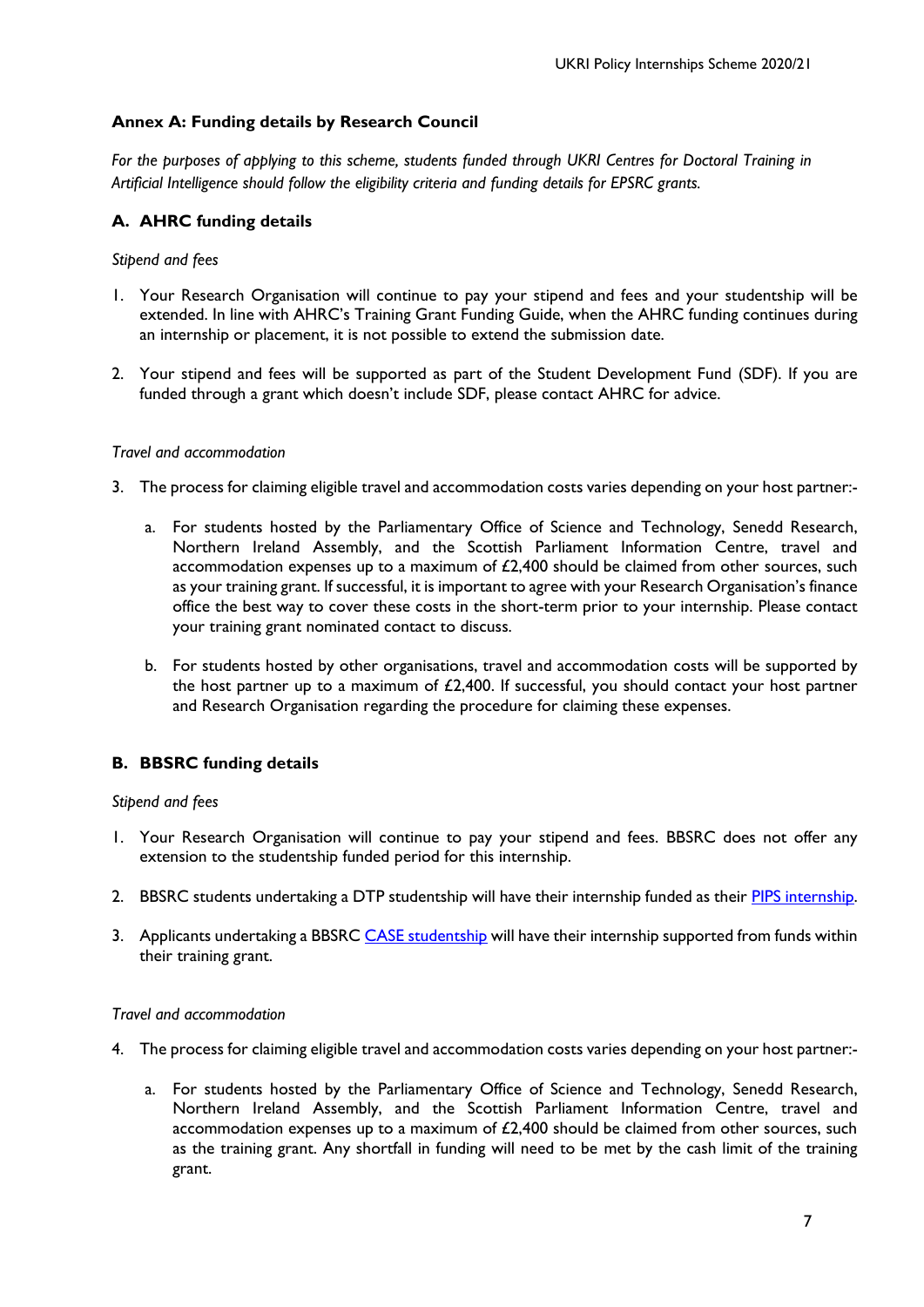b. For students hosted by other organisations, travel and accommodation costs will be supported by the host partner up to a maximum of £2,400. If successful, you should contact your host partner and Research Organisation regarding the procedure for claiming these expenses.

# **C. ESRC funding details**

## *Stipend and fees*

- 1. Your Research Organisation will continue to pay your stipend and fees and your studentship will be extended.
- 2. The required costs to support stipend and fees should be accessed through your ESRC Doctoral Training Partnership (DTP) or your equivalent Research Council funding structure.

#### *Travel and accommodation*

- 3. The process for claiming eligible travel and accommodation costs varies depending on your host partner:
	- a. For students hosted by the Parliamentary Office of Science and Technology, Senedd Research, Northern Ireland Assembly, and the Scottish Parliament Information Centre, travel and accommodation expenses up to a maximum of £2,400 should be claimed from other sources, such as your DTP. If successful, it is important to agree with your Research Organisation's finance office the best way to cover these costs in the short-term prior to your internship. Please contact your DTP nominated contact to discuss.
	- b. For students hosted by other organisations, travel and accommodation costs will be supported by the host partner up to a maximum of £2,400. If successful, you should contact your host partner and Research Organisation regarding the procedure for claiming these expenses.

## **D. EPSRC funding details**

## *Stipend and fees*

- 1. Your Research Organisation will continue to pay your stipend and fees and your studentship will be extended.
- 2. These costs must be met from the Research Organisation's existing doctoral training grant.

#### *Travel and accommodation*

- 3. The process for claiming eligible travel and accommodation costs varies depending on your host partner:
	- a. For students hosted by the Parliamentary Office of Science and Technology, Senedd Research, Northern Ireland Assembly, and the Scottish Parliament Information Centre, the required costs to support travel and accommodation expenses up to a maximum of  $£2,400$  should be met from the Research Organisation's existing doctoral training grant.
	- b. For students hosted by other organisations, travel and accommodation costs will be supported by the host partner up to a maximum of £2,400. If successful, you should contact your host partner and Research Organisation regarding the procedure for claiming these expenses.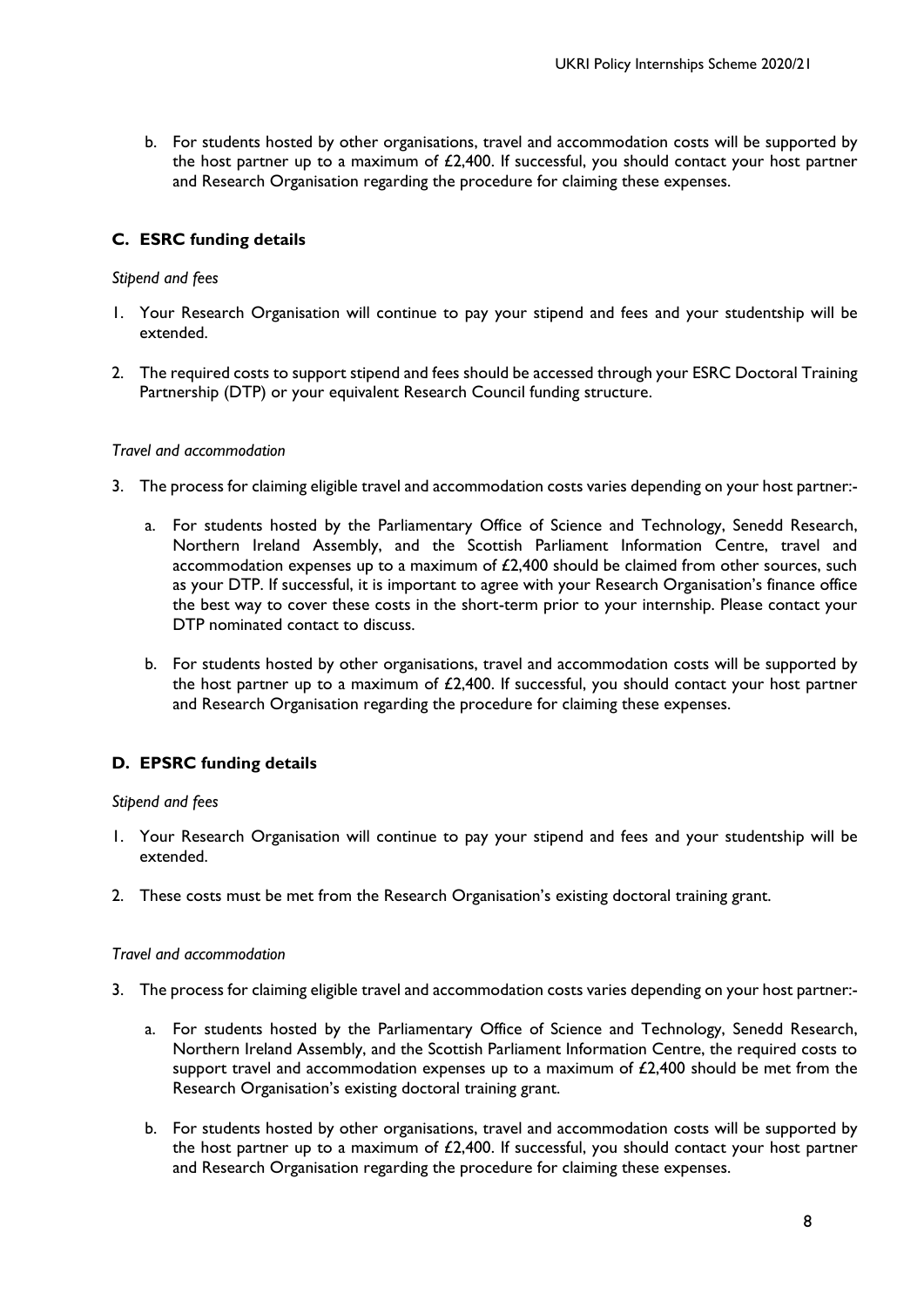# **E. MRC funding details**

#### *Stipend and fees*

- 1. Your Research Organisation will continue to pay your stipend and fees and your studentship will be extended.
- 2. The required costs to support stipend and fees can be accessed through the MRC Doctoral Training [Partnership \(DTP\) Supplement](https://www.mrc.ac.uk/skills-careers/studentships/studentship-guidance/additional-support/) or other funds. No further supplements will be provided by MRC to support successful internships.

#### *Travel and accommodation*

- 3. The process for claiming eligible travel and accommodation costs varies depending on your host partner:
	- a. For students hosted by the Parliamentary Office of Science and Technology, Senedd Research, Northern Ireland Assembly, and the Scottish Parliament Information Centre, the required costs to support travel and accommodation expenses up to a maximum of  $£2,400$  can be accessed through the [MRC Doctoral Training Partnership \(DTP\) Supplement](https://www.mrc.ac.uk/skills-careers/studentships/studentship-guidance/additional-support/) or other funds. No further supplements will be provided by MRC to support successful internships. You should liaise with your Research Organisation on how to claim necessary expenses for this internship.
	- b. For students hosted by other organisations, travel and accommodation costs will be supported by the host partner up to a maximum of £2,400. If successful, you should contact your host partner and Research Organisation regarding the procedure for claiming these expenses.

# **F. NERC funding details**

## *Stipend and fees*

- 1. Your Research Organisation will continue to pay your stipend and fees and your studentship will be extended.
- 2. For students funded through training grants that started before 2019 or research grant associated studentships, students must complete an expense claim form for the stipend and fees incurred during the internship period. NERC will then reimburse the Research Organisation for these costs after the internship. For students funded through training grants that started in 2019 or after, these costs must be met from the existing training grant.

## *Travel and accommodation*

- 3. The process for claiming eligible travel and accommodation costs varies depending on your host partner:
	- a. For students hosted by the Parliamentary Office of Science and Technology, Senedd Research, Northern Ireland Assembly, and the Scottish Parliament Information Centre, travel and accommodation expenses up to a maximum of  $£2,400$  should be claimed in the first instance from your Research Organisation. For students funded through training grants that started before 2019 or research grant associated studentships, these costs should be included on your expenses claim form, NERC will then reimburse the Research Organisation. For students funded through training grants that started in 2019 or after, these costs must be met from the existing training grant.